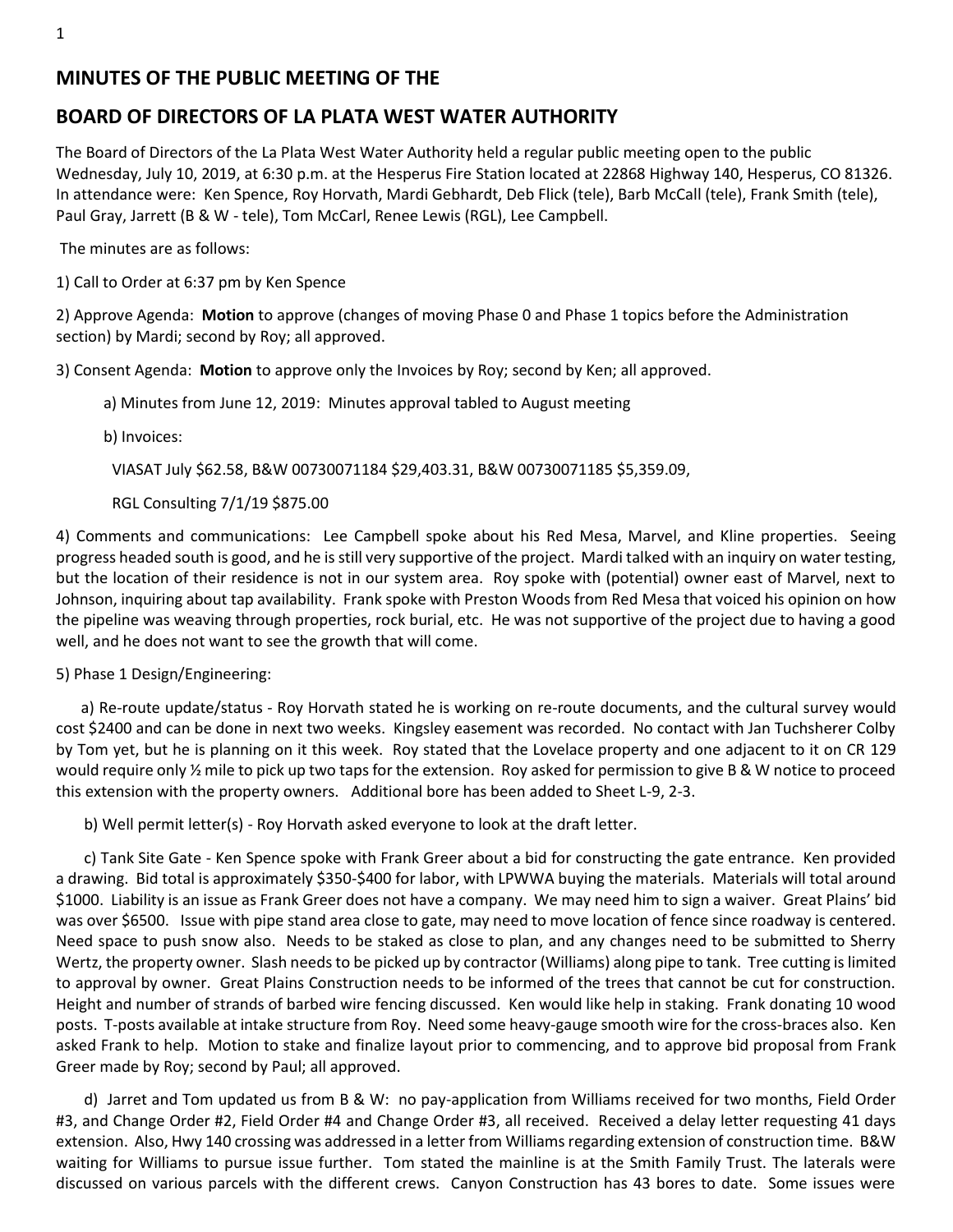encountered, but details were not discussed at length. Great Plains has begun excavation of tank foundation footprint, compaction has occurred per geotechnical report.

### 6) Phase 0 Design/Engineering

a) Re-engagement of OM&R Committee: Renee Lewis reported that she has not received a response from the Tribes. She did meet with Charlie Smith of LDWA. He presented his perspective to Renee. She reminded him of the time perspective, and he would like the committee to pick-up where they left off to help her, or maybe start with a fresh approach. Ken needs to be replaced on the committee, and suggested Renee be the main committee member with Roy's help. Ken, Roy, and Renee to get together. Need a primary and an alternate member on the committee. **Motion** made by Mardi to have the OM&R representatives be filled by Renee as primary and Roy as alternate, relieving Ken of committee duties; seconded by Paul; approved by all. Renee wants to work with Charlie on items, then present them to the committee. Roy wants Ken to get the spreadsheet that has all the items listed to Renee to start with. Roy stated items may dovetail into the audit, so need to get RFQ out soon.

b) Project audit status: Mardi and Deb worked on draft, made revisions, Renee reviewed. **Motion** made by Frank to solicit proposals with the revised RFQ and Renee's second review after Barb McCall's comments and corrections have been made; second by Deb; approved by all.

c) Leak repair/culvert update: Roy Horvath stated no progress has been made by Canyon Construction. Jarrett confirmed that Canyon was acquiring materials and wanted to start after the  $4<sup>th</sup>$ . B&W will contact Canyon Construction.

d) Other: Roy stated that Doug Brew corner pin issue resolved. He complained about the weeds on easement. Need to have it mowed by Canyon. Tom discussed water usage/meter sizing for the elementary school. Mardi stated a complaint was verbally filed by Mike Badger, and Tom met with him to rectify the issue.

### 7) LPWWA Administration

a) Finance: Mardi Gebhardt discussed a few changes with subscriptions that affect pipeline locations. Working through the issues. Invoices and statements were overviewed, a credit memo from LDWA, pay app #10 \$34,801.68.

b) Consideration of Drafting Request for Proposals for a Rate Study: Renee Lewis reported she has been working on getting the RFP together, and wants to coordinate a sub-committee, and needs a motion to move forward. Items will dovetail into the OM&R agreement. **Motion** made by Barb to permit Renee to proceed with forming/coordinating a rate study committee, and Renee to proceed with presenting a draft RFP for the rate study to the board; second by Frank; approved by all.

c) Rate Committee Assignments: Two committees established already, one for LDWA (currently Ken and Deb), and one for LPWWA (Ken and Deb). A **Motion** was made by Ken for Mardi to replace Ken on both rate committees; second by Paul; all approved.

d) Consideration of Refund Requests: Mardi spoke with Linda Hershberger wanting a refund of her \$500 tap commitment for her parcel on CR 134/CR 135. Renee spoke with Nan Burroughs wanting a refund of her subscription also. Renee reviewed rules and regs by LPWWA, and made some recommendations for reasons to refund, or to try negotiating.

**Executive Session** entered at 8:19 pm for contract negotiations. Mardi made **Motion** to enter the session, second by Frank; all approved. Session exited at 8:53 pm.

A **Motion** was made by Barb to permit Renee to write a draft letter to present to the board containing information for Nan Burroughs regarding her refund request; second by Mardi; approved by all.

8) Office Property Deed: Roy presented a draft resolution on the Board Drive to accept the Special Warranty Deed regarding the property donation at the Intersection of Hwy 140/CR 122/CR119 from the Schmidt family. This document does not get recorded, it goes to the title company. Only the Special Warranty gets files with the County Clerk & Recorder. A **Motion** to accept LPWWA Resolution #2019-3 made by Mardi; second by Ken; all approved.

9) Office Building: Ken reported we need to move along with the trailer that Frank located. Mardi made a **Motion** to purchase the trailer from Navajo Engineering and Construction Authority for the amount not to exceed \$1200 including